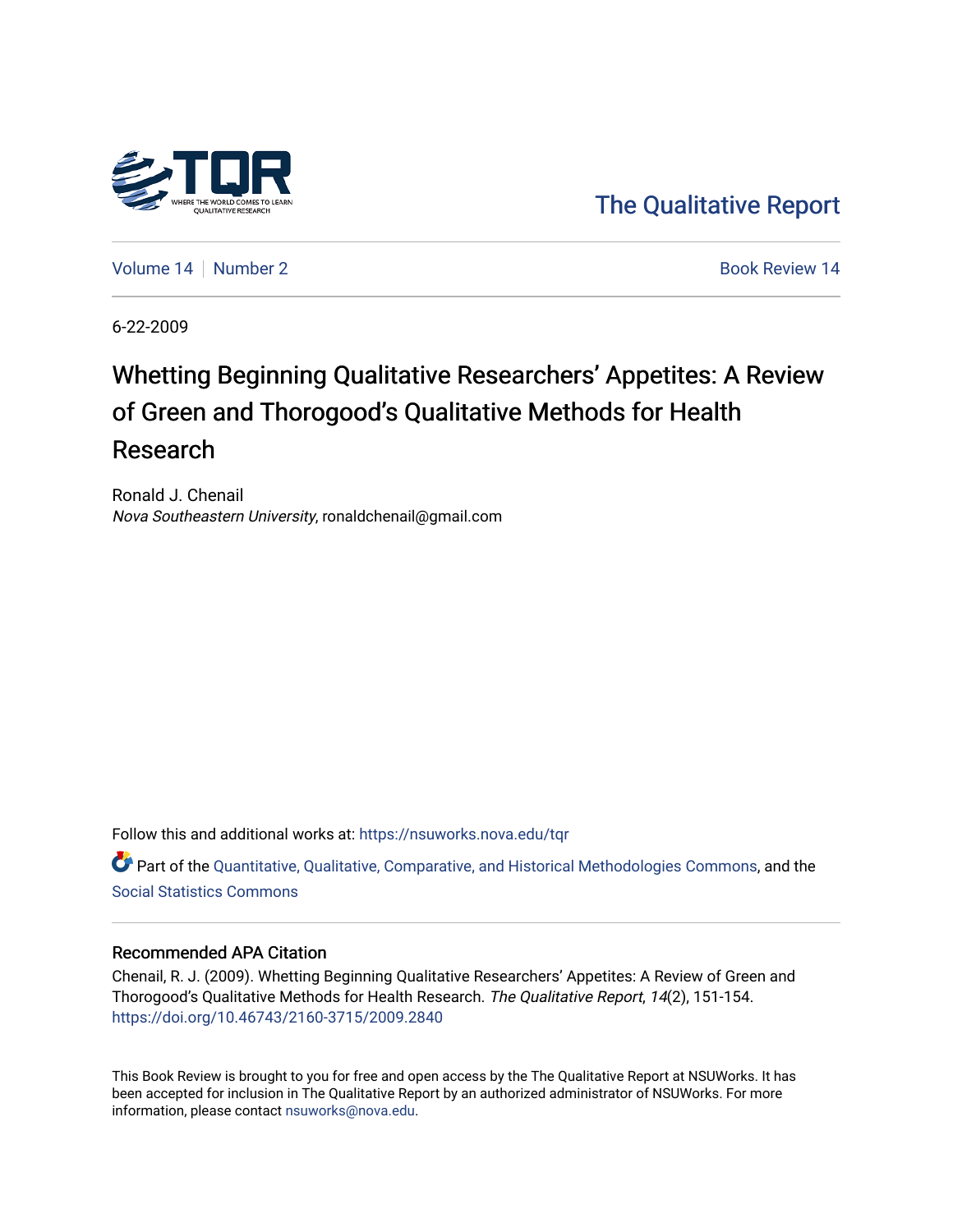

# Whetting Beginning Qualitative Researchers' Appetites: A Review of Green and Thorogood's Qualitative Methods for Health Research

### Abstract

Selecting texts for introductory qualitative research courses can be a challenge given the depth, breadth, and variety of contemporary qualitative inquiry. The new edition of Green and Thorogood's Qualitative Methods for Health Research presents a great choice for professors teaching courses across the health care spectrum due to its authors' ability to give students a diverse buffet designed to whet appetites and increase hunger for more qualitative research nourishment.

### Keywords

Qualitative Research, Qualitative Research Design, Health Research, Introductory Texts

### Creative Commons License



This work is licensed under a [Creative Commons Attribution-Noncommercial-Share Alike 4.0 License](https://creativecommons.org/licenses/by-nc-sa/4.0/).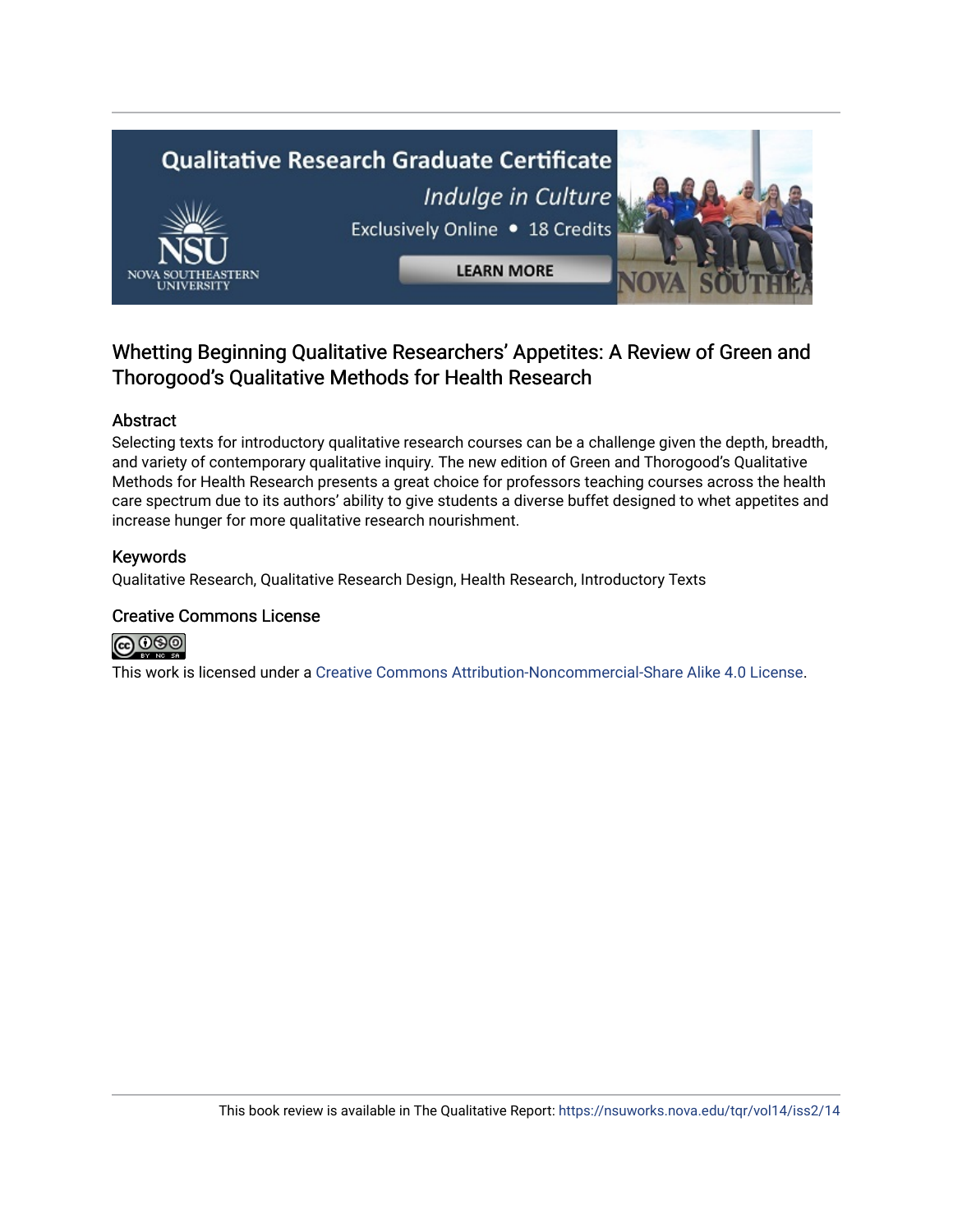# **Whetting Beginning Qualitative Researchers' Appetites: A Review of Green and Thorogood's** *Qualitative Methods for Health Research*

## **Ronald J. Chenail**

Nova Southeastern University, Fort Lauderdale, Florida USA

*Selecting texts for introductory qualitative research courses can be a challenge given the depth, breadth, and variety of contemporary qualitative inquiry. The new edition of Green and Thorogood's Qualitative Methods for Health Research presents a great choice for professors teaching courses across the health care spectrum due to its authors' ability to give students a diverse buffet designed to whet appetites and increase hunger for more qualitative research nourishment. Key Words***:**  *Qualitative Research, Qualitative Research Design, Health Research, and Introductory Texts* 

I find selecting the main text for any course a challenge. Each time I am asked to teach a course I always start with a blank slate when it comes to selecting the readings including the main text. Even if I just taught the course the previous semester I still reflect on what went well in the course and what did not work so well before I select the book or books for the class; and in some cases whether or not I will dispel with texts and go with articles only for a course. I also feel the need to keep looking for what new resources have been published since I made these choices the year or semester before. It is an exciting time to be in qualitative research because great new materials seem to come out weekly (which is fortunate for those trying to publish reviews of new materials each week), but it is also challenging to keep up with new releases trying to get the best materials in front of our students each semester.

So, with each course I appraise learning materials by asking questions such as "What book will capture the essence of the concepts to be learned in the course and provide the essential reading material to help students master the main learning objectives?" "Will students find the reading level of the text to be overly simplistic or abstract?" "Does the structure of the book fit well with the episodic structure of a semester which emphasizes a weekly or module style of material presentation?" "Can the book provide the bulk of the reading material or will I need to use additional texts and articles to cover the main ideas for the course?"

I especially struggle with these questions and selection process when it comes to teaching an introduction to qualitative research course. The breadth, depth, and diversity of contemporary qualitative research can be totally overwhelming to teacher and student alike. Do I focus on qualitative research in a generic sense; cover the common concepts that connect various designer methodologies; focus on the unique methodologies; explore the scientific, artistic, critical, and the change-oriented variations of each methodology; and how much to balance "learning about" qualitative research with "learning to do" qualitative research? Do I select text whose author has taken a single disciplinary focus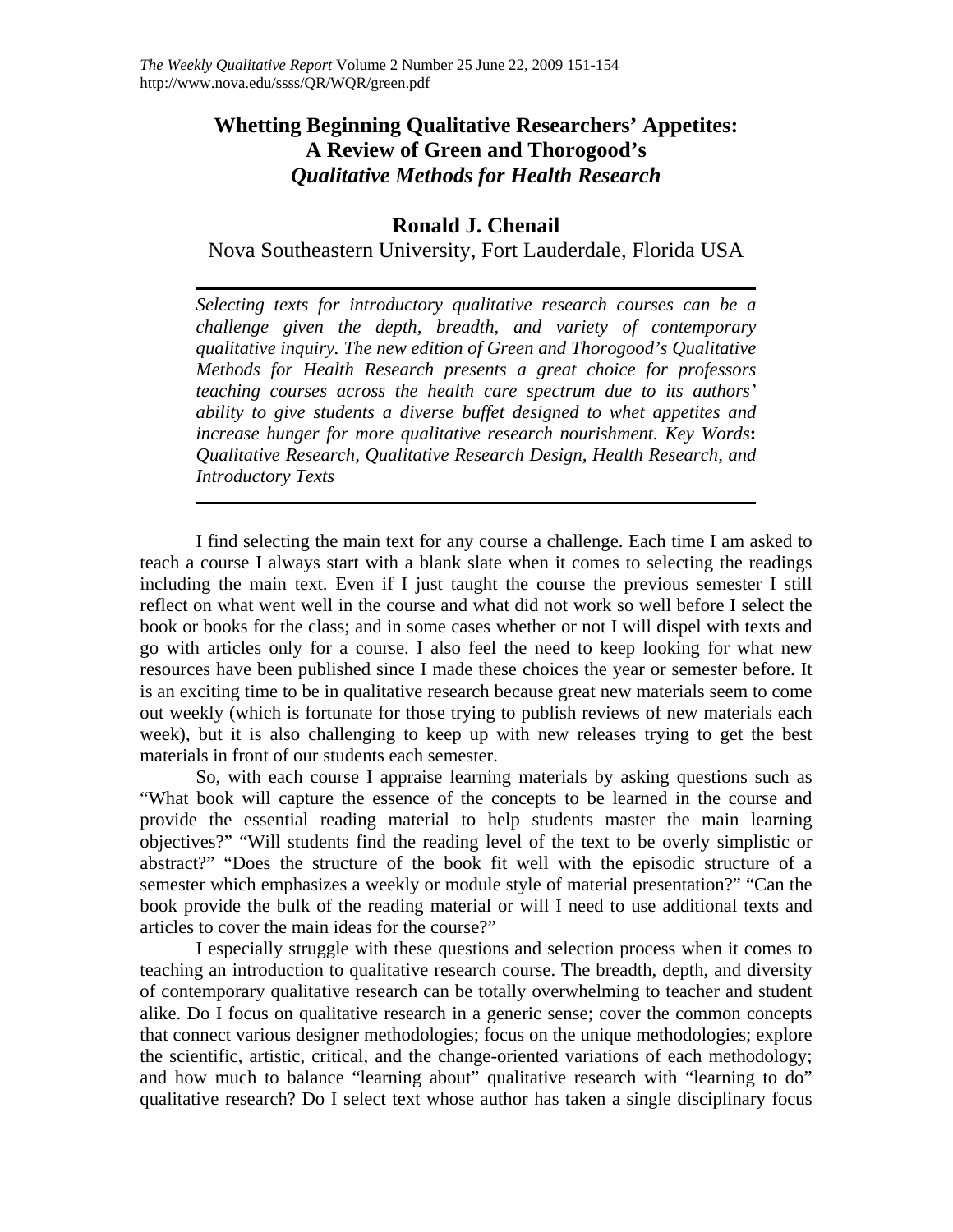(e.g., those that stress that the work is about qualitative research in education or psychology or nursing) or a neutral-disciplinary approach (e.g., those who present the focus on qualitative inquiry without specifying a disciplinary home)?

Adding to the complexity is the context of the course in the student's overall degree program. Is this course an introduction for students to learn how to be critical consumers of research? Is the course the one major learning experience to prepare students to conduct their own research project be it capstone, thesis, or dissertation? Is the course the first in a one, two, or more sequence culminating in a major independent research project such as the doctoral dissertation?

I also have to share that I am quite fortunate to be able to help students from a variety of disciplines learn qualitative research each year. For example, this year I have taught classes for family therapy, conflict resolution, nursing, occupational therapy, physical therapy, and education, as well as those students taking our qualitative research graduate certificate program. This multidisciplinary teaching helps me to learn important differences that seem to exist within these disciplinary nests and to note those patterns which transcend any one field.

Knowing that I may be teaching in these or other disciplines each year keeps me looking for quality introductory qualitative research texts regardless of the discipline or focus of the authors. In this pursuit I have come across the second edition of Judith Green and Nicki Thorogood's (2009) *Qualitative Research for Health Research*, a book which I think can most certainly serve as that critical main text in an introductory qualitative research course across the range of health-focused disciplines because I find that Green and Thorogood seem to understand the learning styles of contemporary students by the way they have structured each chapter. They employ the classic "tell them what you are going to tell, tell them, and tell them what you have told them" learning style by providing

- Detailed chapter table of contents to make it easier to locate particular points
- Chapter summaries to help readers grasp the main ideas conveyed in each major section of the book
- Boxes in which the authors emphasize lists of key points
- Chapter ending lists of key points the authors covered in the preceding text
- Exercises learners can try to actively learn the concepts portrayed
- Further readings faculty can use to complement the basic text or sources beginning researchers can access to expand their knowledge
- A glossary presenting simple definitions of the key terms used in the book

They also share two case examples per chapter in the form of illustrative examples drawn from a published qualitative research article on a health topic. Besides being a good way to convey key concepts in the book, Green and Thorogood's format can be utilized by faculty to create an assignment for their own students. In such a scenario learners could be asked to find additional articles illustrating other points in the book and compose similar case studies of their own.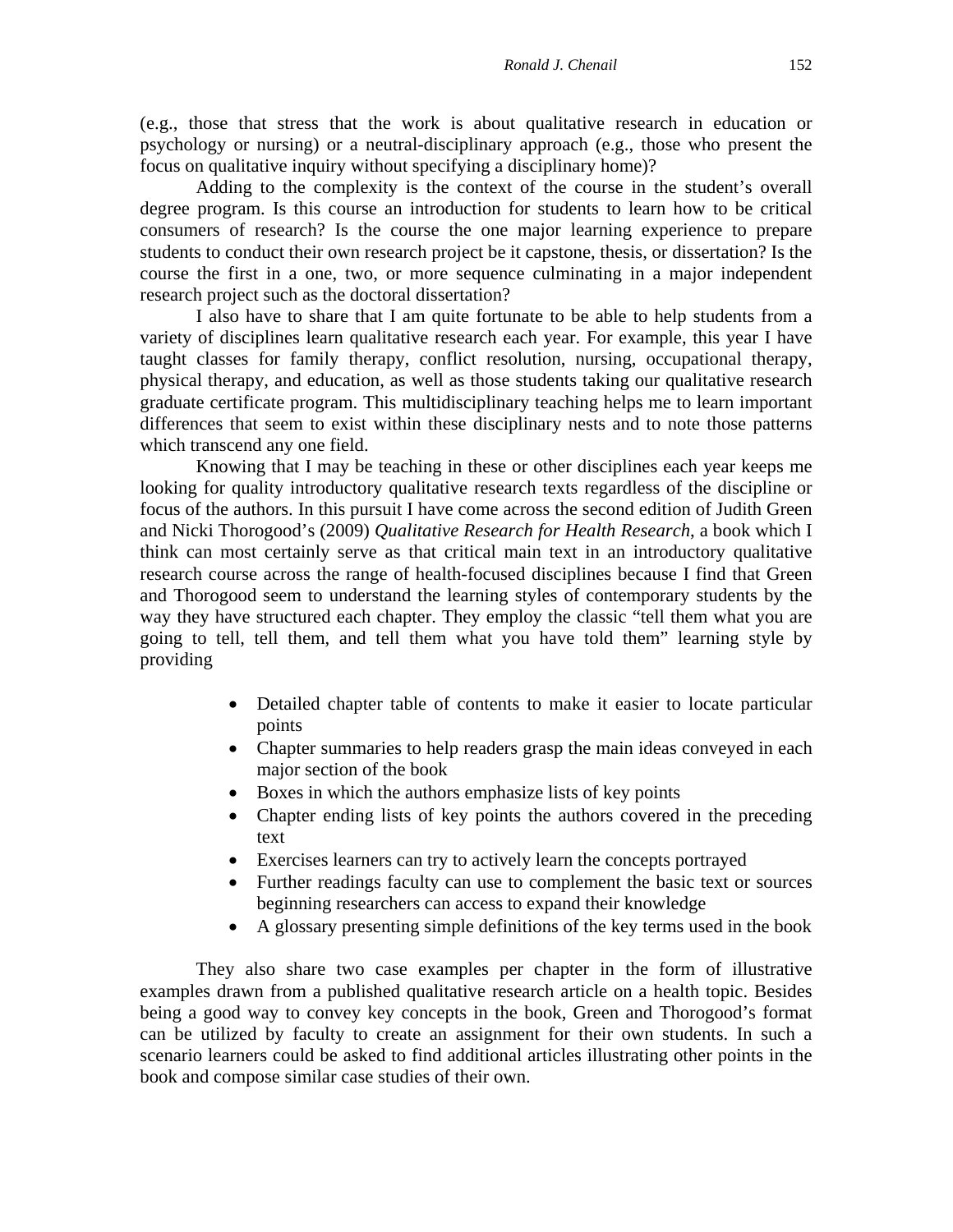Green and Thorogood take a generic qualitative research approach in presenting what qualitative research is in terms of design, ethics, and practice. They also weave in specifics of the "name-brand" methodologies when they explain important differences between grounded theory, narrative analysis, and other analytical approaches. Some faculty may want more methodology specificity, but Green and Thorogood take the appetizer approach to whet our qualitative research appetites and then direct us to excellent follow-up readings which can serve nicely as our main courses. I think this approach is fine since at the point when students take an introduction course they are often in the "buffet" mode of consuming these new ideas so a little bit of a lot of tasty morsels of knowledge certainly helps those students with experimenting palates to begin to learn what they like and of which they may want to sample more.

By going with this tapas or small plate approach Green and Thorogood are able to cover a greater variety of qualitative research concepts than what I have found in other similar texts especially when it comes to discussing designs, a particular interest of mine. I say this because I am sensitive to authors who discuss designs of primary qualitative research only. Of course this is the typical type of qualitative research consumers will encounter and investigators will conduct, but I also think we will see a rise in secondary analysis of qualitative data, mixed-methods, and meta-studies such as qualitative metasyntheses of qualitative research findings. Knowing about these other types of designs is especially critical for clinical professionals working from evidence-based practice models because they will need to search for recurring patterns of findings across the collective consciousness of studies and studies about studies. As this landscape of primary, secondary, and meta-studies takes shape and is facilitated by the inter-connected webs of knowledge both digital and human we will want our creator and consumers of qualitative research to be aware of the range of designs populating this emerging consciousness.

Another area of strength with Green and Thorogood's text is their emphasis on the contexts within which researchers will be conducting their research. They help readers to understand what role research plays in policy making, practice decisionmaking, and the theory building and the many ways basic and applied, qualitative and quantitative, and primary and meta-study research builds upon and complements each other within the health care system of practice and knowledge. This "big picture" stance helps students to situate the course within their larger degree program and to grasp how they will contribute to the betterment of their particular health discipline of practice whether as clinician, researcher, or policy maker.

I also like the authors' last chapter, "Reading and Appraising Qualitative Output," because Green and Thorogood encourage their readers to be critical and fair in their reading of qualitative research. In addition they give a balanced account of the pro's and con's for using appraisal tools. In doing so they cover some of the best appraisal tools available today including the very helpful from CASP (Critical Appraisal Skills Program, 2001), "10 Questions to help You Make Sense of Qualitative Research," a tool I have used often in the introductory courses I teach (Chenail, 2008).

You too can sample Green and Thorogood's new edition by visiting their book's [page at Sage](http://www.sagepub.com/booksProdSampleMaterials.nav?prodId=Book232301) and downloading their chapter one. This "amuse-bouche" may excite the reader's taste buds for a quality introductory "entrée" for a first course in qualitative research. Bon Appétit!